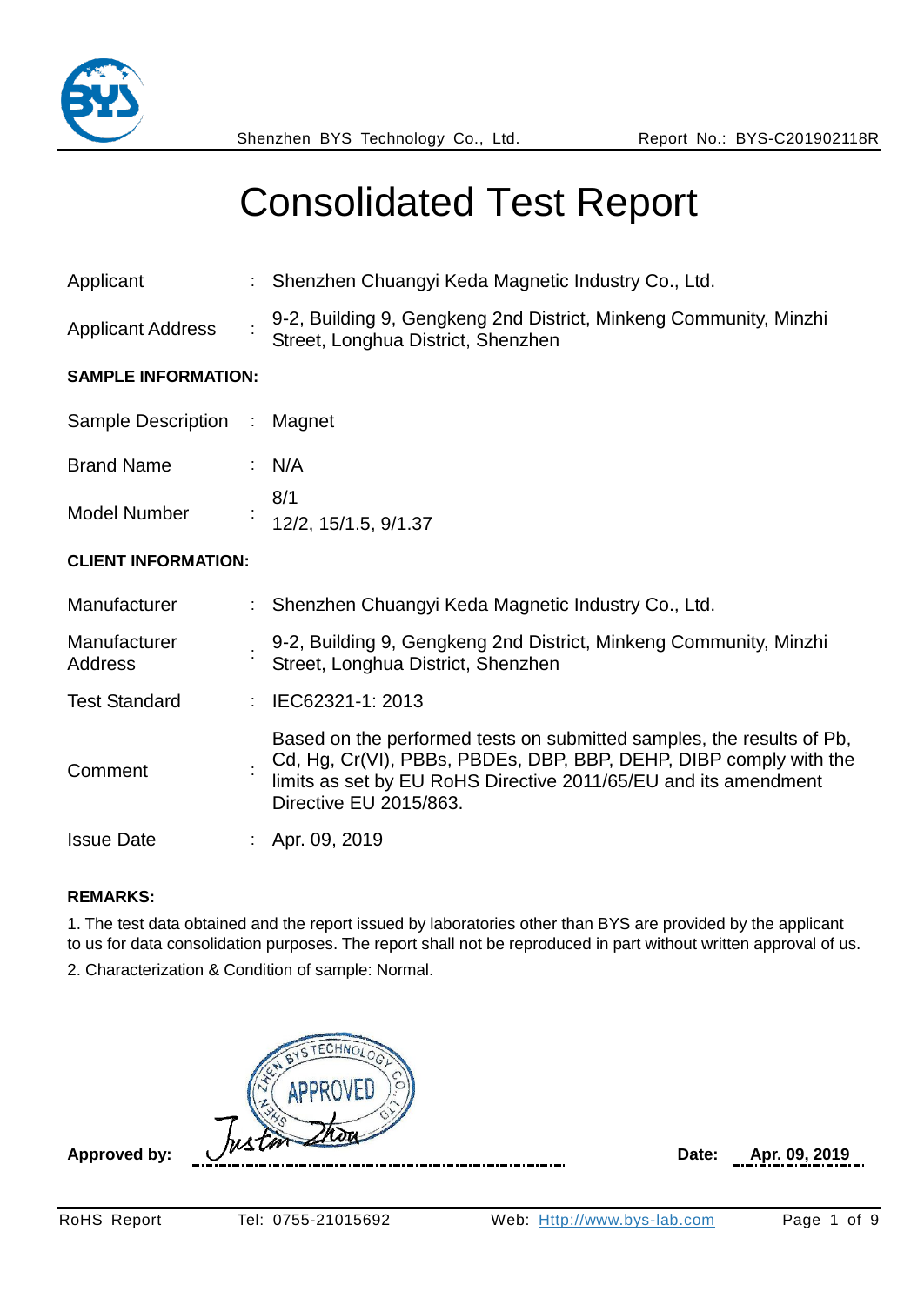

#### Test Method:

| Tested Item(s)                            | <b>Test Method</b>        | Measured       | <b>MDL</b>   |
|-------------------------------------------|---------------------------|----------------|--------------|
|                                           |                           | Equipment(s)   | Unit (mg/kg) |
| Lead(Pb)                                  | IEC 62321-5:2013 Ed.1.0   | <b>ICP-OES</b> | 2            |
| Cadmium(Cd)                               | IEC 62321-5:2013 Ed.1.0   | <b>ICP-OES</b> | 2            |
| Mercury(Hg)                               | IEC 62321-4:2013 Ed.1.0   | <b>ICP-OES</b> | 2            |
| Hexavalent Chromium(Cr(VI))               | IEC 62321-7-2:2017 Ed.1.0 | UV-Vis         | 8            |
| Polybrominated Biphenyls (PBBs)           | IEC 62321-6:2015 Ed.1.0   | GC-MS          | 5            |
| Polybrominated Diphenyl Ethers<br>(PBDEs) | IEC 62321-6:2015 Ed.1.0   | GC-MS          | 5            |
| Phthalates                                | IEC 62321-8:2017 Ed.1.0   | GC-MS          | 50           |

| <b>Test Items</b>                                     | <b>Test Method/</b><br><b>Equipment</b>                | <b>MDL</b>     | <b>Content</b> | <b>EU RoHS</b><br><b>Directive</b><br>2011/65/EU<br>and its<br>amendment<br><b>Directive</b><br><b>EU</b><br>2015/863 |
|-------------------------------------------------------|--------------------------------------------------------|----------------|----------------|-----------------------------------------------------------------------------------------------------------------------|
| Lead(Pb)                                              | <b>REFERTO</b>                                         | $\overline{2}$ | N.D.           | 1000                                                                                                                  |
| Cadmium(Cd)                                           | IEC 62321-5:2013.<br><b>ICP-AES/AAS</b>                | $\overline{2}$ | N.D.           | 100                                                                                                                   |
| Mercury(Hg)                                           | <b>REFER TO</b><br>IEC 62321-4:2013.<br><b>ICP-AES</b> | $\overline{2}$ | N.D.           | 1000                                                                                                                  |
| Hexavalent Chromium(Cr(VI))<br>by Alkaline extraction | <b>REFERTO</b><br>IEC 62321:2008.<br>UV-VIS            | $\overline{2}$ | N.D.           | 1000                                                                                                                  |
| Mono-bromobiphenyl                                    |                                                        | 5              | N.D.           |                                                                                                                       |
| Di-bromobiphenyl                                      | <b>REFERTO</b>                                         | 5              | N.D.           |                                                                                                                       |
| Tri-bromobiphenyl                                     | IEC 62321-6:2015.                                      | 5              | N.D.           |                                                                                                                       |
| Tetra-bromobiphenyl                                   | GC-MS                                                  | 5              | N.D.           |                                                                                                                       |
| Penta-bromobiphenyl                                   |                                                        | 5              | N.D.           |                                                                                                                       |
| Hexa-bromobiphenyl                                    |                                                        | 5              | N.D.           |                                                                                                                       |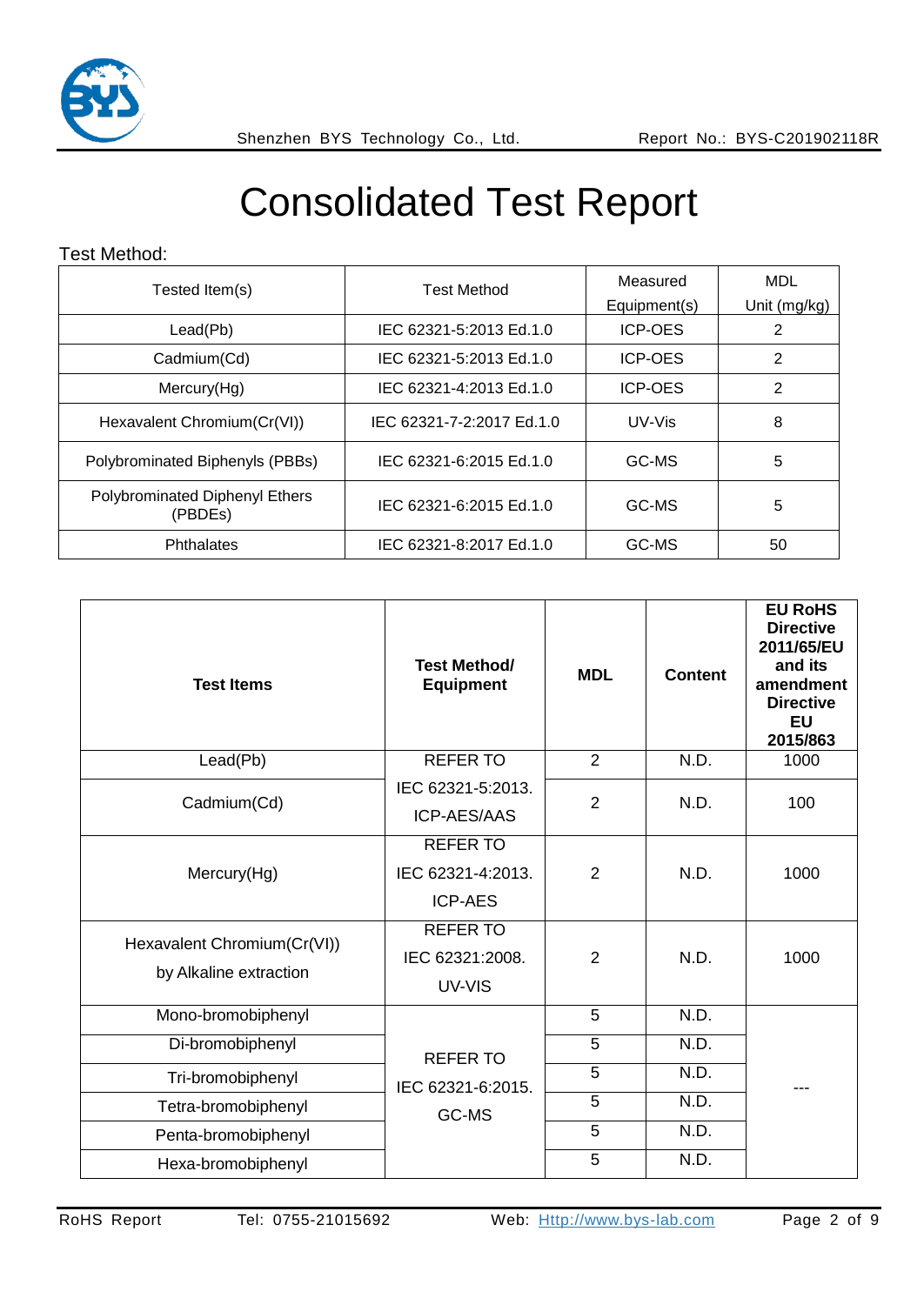

| <b>Test Items</b>                               | <b>Test Method/</b><br><b>Equipment</b> | <b>MDL</b>     | <b>Content</b> | <b>EU RoHS</b><br><b>Directive</b><br>2011/65/EU<br>and its<br>amendment<br><b>Directive</b><br><b>EU</b><br>2015/863 |
|-------------------------------------------------|-----------------------------------------|----------------|----------------|-----------------------------------------------------------------------------------------------------------------------|
| Hepta-bromobiphenyl                             |                                         | 5              | N.D.           |                                                                                                                       |
| Octa-bromobiphenyl                              |                                         | $\overline{5}$ | N.D.           |                                                                                                                       |
| Nona-bromobiphenyl                              |                                         | 5              | N.D.           |                                                                                                                       |
| Deca-bromobiphenyl                              |                                         | $\overline{5}$ | N.D.           |                                                                                                                       |
| Polybrominated Biphenyls(PBBs)                  |                                         | ---            | N.D.           | 1000                                                                                                                  |
| Mono-bromodiphenyl ether                        |                                         | 5              | N.D.           |                                                                                                                       |
| Di-bromodiphenyl ether                          |                                         | $\overline{5}$ | N.D.           |                                                                                                                       |
| Tri-bromodiphenyl ether                         |                                         | 5              | N.D.           |                                                                                                                       |
| Tetra-bromodiphenyl ether                       |                                         | $\overline{5}$ | N.D.           |                                                                                                                       |
| Penta-bromodiphenyl ether                       | <b>REFERTO</b>                          | 5              | N.D.           |                                                                                                                       |
| Hexa-bromodiphenyl ether                        | IEC 62321-6:2015.                       | $\overline{5}$ | N.D.           |                                                                                                                       |
| Hepta-bromodiphenyl ether                       | GC-MS                                   | 5              | N.D.           |                                                                                                                       |
| Octa-bromodiphenyl ether                        |                                         | $\overline{5}$ | N.D.           |                                                                                                                       |
| Nona-bromodiphenyl ether                        |                                         | 5              | N.D.           |                                                                                                                       |
| Deca-bromodiphenyl ether                        |                                         | 5              | N.D.           |                                                                                                                       |
| <b>Polybrominated Diphenyl</b><br>Ethers(PBDEs) |                                         | $---$          | N.D.           | 1000                                                                                                                  |
| Dibutyl phthalate (DBP)                         | <b>REFER TO</b>                         | 30             | N.D.           | 1000                                                                                                                  |
| Butylbenzyl phthalate (BBP)                     | <b>BS EN</b>                            | 30             | N.D.           | 1000                                                                                                                  |
| Di-(2-ethylhexyl) Phthalate (DEHP)              | 14372:2004,                             | 30             | N.D.           | 1000                                                                                                                  |
| Di-iso-butyl phthalate (DIBP)                   | GC-MS                                   | 30             | N.D.           | 1000                                                                                                                  |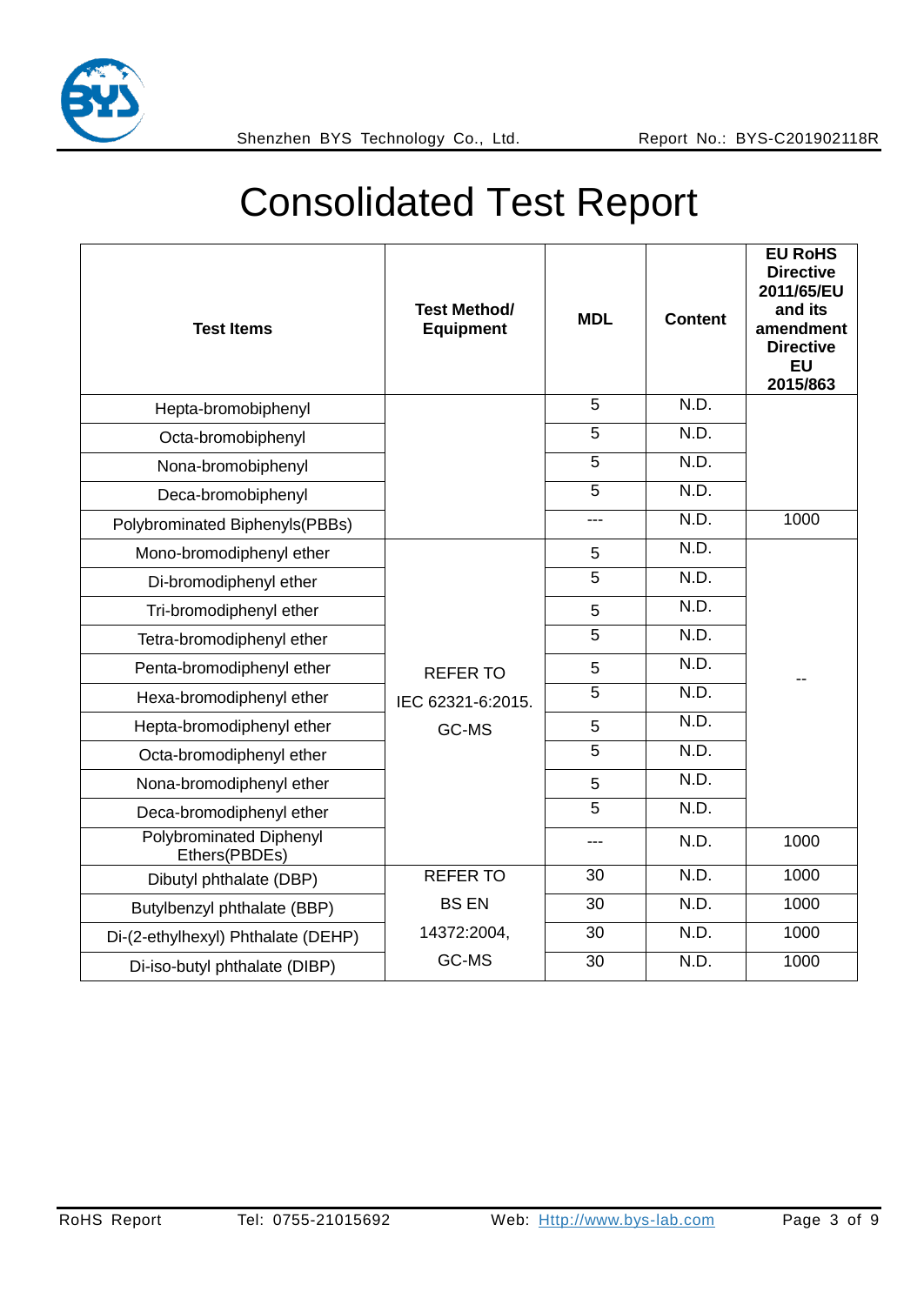

Tested Sample/Part Description:

1 Sliver metal

#### Test Results

|                                                 |              | Acceptable<br>Limit |            |                      |                |                          |
|-------------------------------------------------|--------------|---------------------|------------|----------------------|----------------|--------------------------|
| <b>Test Items</b>                               | $\mathbf{1}$ | $\overline{2}$      | 3          | $\overline{4}$       | 5              | Unit (mg/kg)             |
| Lead (Pb)                                       | 20           | /                   | $\sqrt{2}$ | $\prime$             | $\sqrt{2}$     | 1000                     |
| Cadmium (Cd)                                    | N.D.         | /                   | $\prime$   | $\prime$             | $\sqrt{2}$     | 100                      |
| Mercury (Hg)                                    | N.D.         | $\overline{1}$      | $\prime$   | $\sqrt{2}$           | $\sqrt{2}$     | 1000                     |
| Hexavalent Chromium (Cr(VI))                    | N.D.         | /                   | $\sqrt{2}$ | $\prime$             | $\sqrt{ }$     | 1000                     |
| Polybrominated<br><b>Biphenyls(PBBs)</b>        | N.D.         | $\prime$            | $\prime$   | $\prime$             | $\prime$       | 1000                     |
| Monobromobiphenyl                               | N.D.         | /                   | $\sqrt{2}$ | $\prime$             | $\sqrt{2}$     | --                       |
| Dibromobiphenyl                                 | N.D.         | $\prime$            | $\prime$   | $\sqrt{2}$           | $\prime$       | --                       |
| Tribromobiphenyl                                | N.D.         | /                   | $\prime$   | $\sqrt{2}$           | $\sqrt{ }$     | --                       |
| Tetrabromobiphenyl                              | N.D.         | $\prime$            | T          | $\prime$             | $\prime$       | --                       |
| Pentabromobiphenyl                              | N.D.         | $\overline{1}$      | $\sqrt{2}$ | $\sqrt{\phantom{a}}$ | $\overline{1}$ |                          |
| Hexabromobiphenyl                               | N.D.         | /                   | $\sqrt{2}$ | $\sqrt{2}$           | $\sqrt{ }$     | $-$                      |
| Heptabromobiphenyl                              | N.D.         | $\overline{1}$      | $\prime$   | $\prime$             | $\sqrt{ }$     | --                       |
| Octabromobiphenyl                               | N.D.         | /                   | $\prime$   | $\prime$             | $\prime$       | --                       |
| Nonabromobiphenyl                               | N.D.         | /                   | $\sqrt{2}$ | $\sqrt{2}$           | $\sqrt{ }$     |                          |
| Decabromobiphenyl                               | N.D.         | T                   | T          | T                    | T              | $\overline{\phantom{a}}$ |
| <b>Polybrominated Diphenyl</b><br>Ethers(PBDEs) | N.D.         | $\sqrt{2}$          | $\sqrt{2}$ | $\overline{1}$       | $\sqrt{2}$     | 1000                     |
| Monobromodiphenyl ether                         | N.D.         | $\overline{1}$      | $\sqrt{2}$ | $\overline{1}$       | $\sqrt{2}$     | --                       |
| Dibromodiphenyl ether                           | N.D.         | $\sqrt{2}$          | $\sqrt{2}$ | $\sqrt{2}$           | $\sqrt{2}$     | --                       |
|                                                 |              |                     |            |                      |                |                          |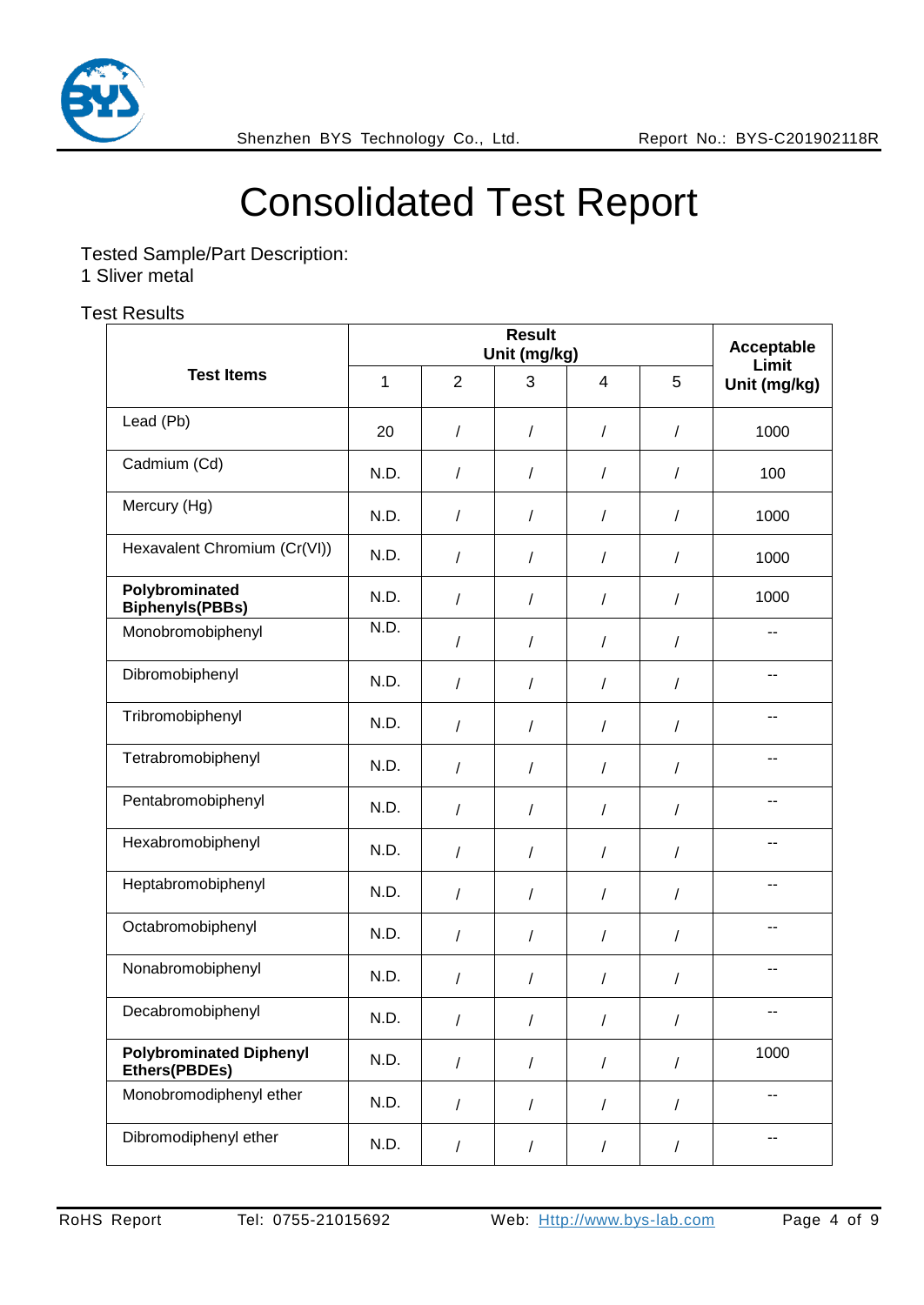

| Tribromodiphenyl ether   | N.D. |  |  |  |
|--------------------------|------|--|--|--|
| Tetrabromodiphenyl ether | N.D. |  |  |  |
| Pentabromodiphenyl ether | N.D. |  |  |  |
| Hexabromodiphenyl ether  | N.D. |  |  |  |
| Heptabromodiphenyl ether | N.D. |  |  |  |
| Octabromodiphenyl ether  | N.D. |  |  |  |
| Nonabromodiphenyl ether  | N.D. |  |  |  |
| Decabromodiphenyl ether  | N.D. |  |  |  |

|                                 |      | Acceptable<br>Limit |   |   |   |              |
|---------------------------------|------|---------------------|---|---|---|--------------|
| <b>Test Items</b>               |      | 2                   | 3 | 4 | 5 | Unit (mg/kg) |
| Di-isobutyl phthalate(DIBP)     | N.D. |                     |   |   |   | 1000         |
| CAS #:84-69-5                   |      |                     |   |   |   |              |
| Dibutyl phthalate(DBP)          | N.D. |                     |   |   |   | 1000         |
| CAS #:84-74-2                   |      |                     |   |   |   |              |
| Benzylbutyl phthalate(BBP)      | N.D. |                     |   |   |   | 1000         |
| CAS #:85-68-7                   |      |                     |   |   |   |              |
| Di-2-ethylhexyl phthalate(DEHP) | N.D. |                     |   |   |   |              |
| CAS #:117-81-7                  |      |                     |   |   |   | 1000         |

#### NOTE:

- (1) mg/kg = ppm=parts per million
- $(2)$  N.D. = not detected  $(\leq MDL)$
- (3) MDL=Method Detection Limit
- (4) "—"=Not regulated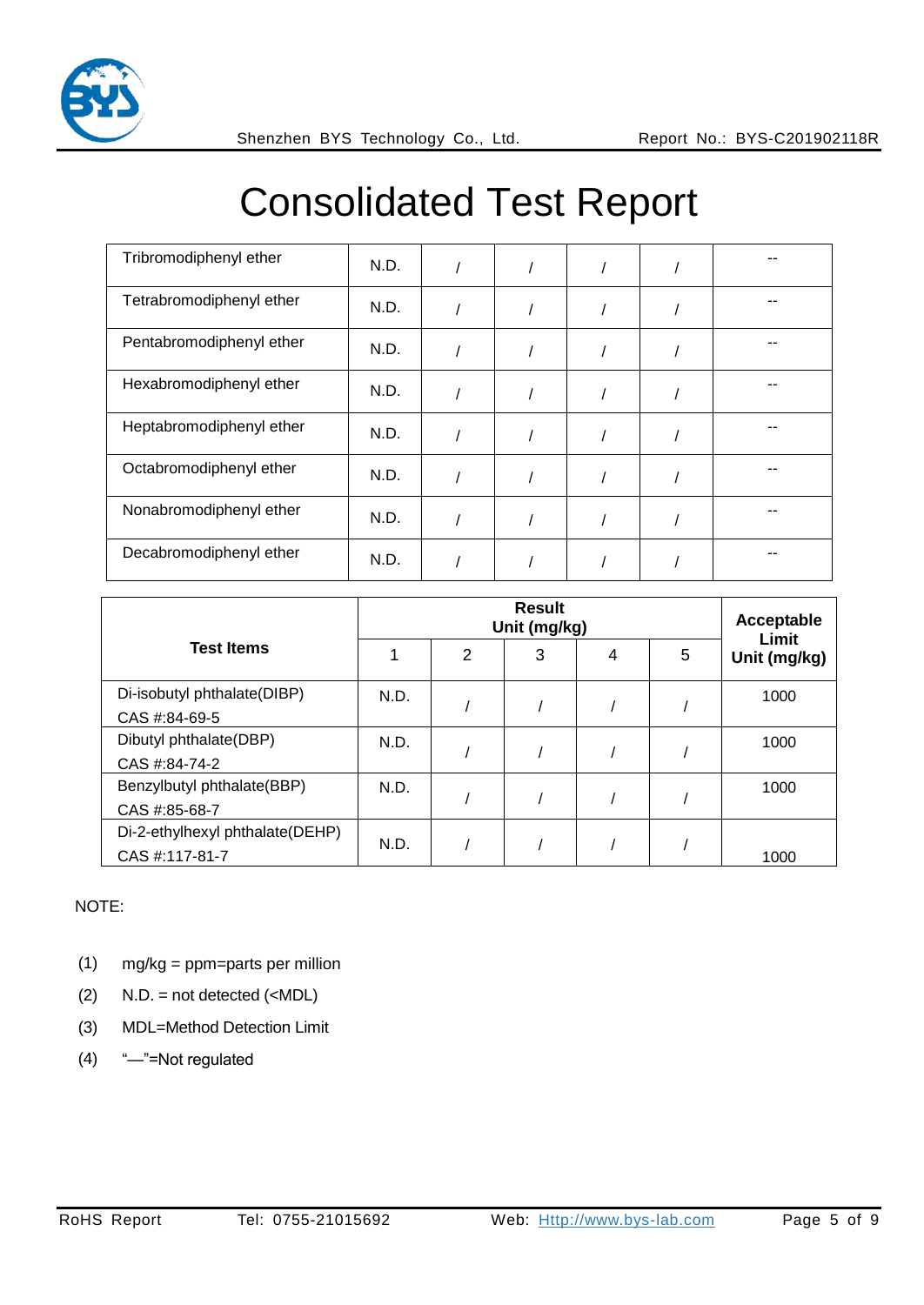

**Test Process:** 

**The sample(s) had been dissolved totally tested for Lead, Cadmium, Mercury.** 

#### ◆**IEC 62321-5:2013 Ed.1.0**



#### ◆**IEC 62321-4:2013 Ed.1.0**

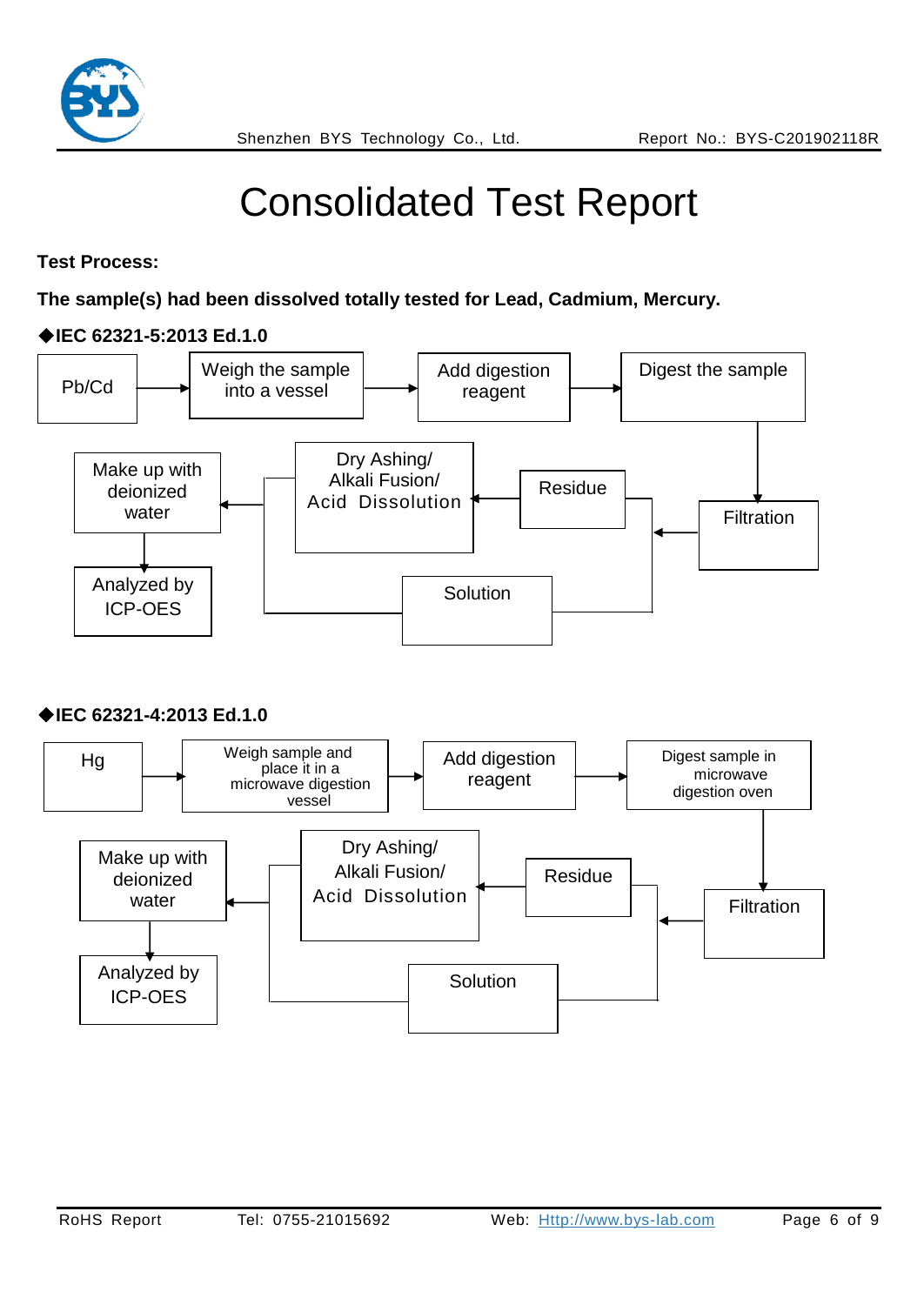

#### ◆**IEC 62321-7-1:2015 Ed.1.0**

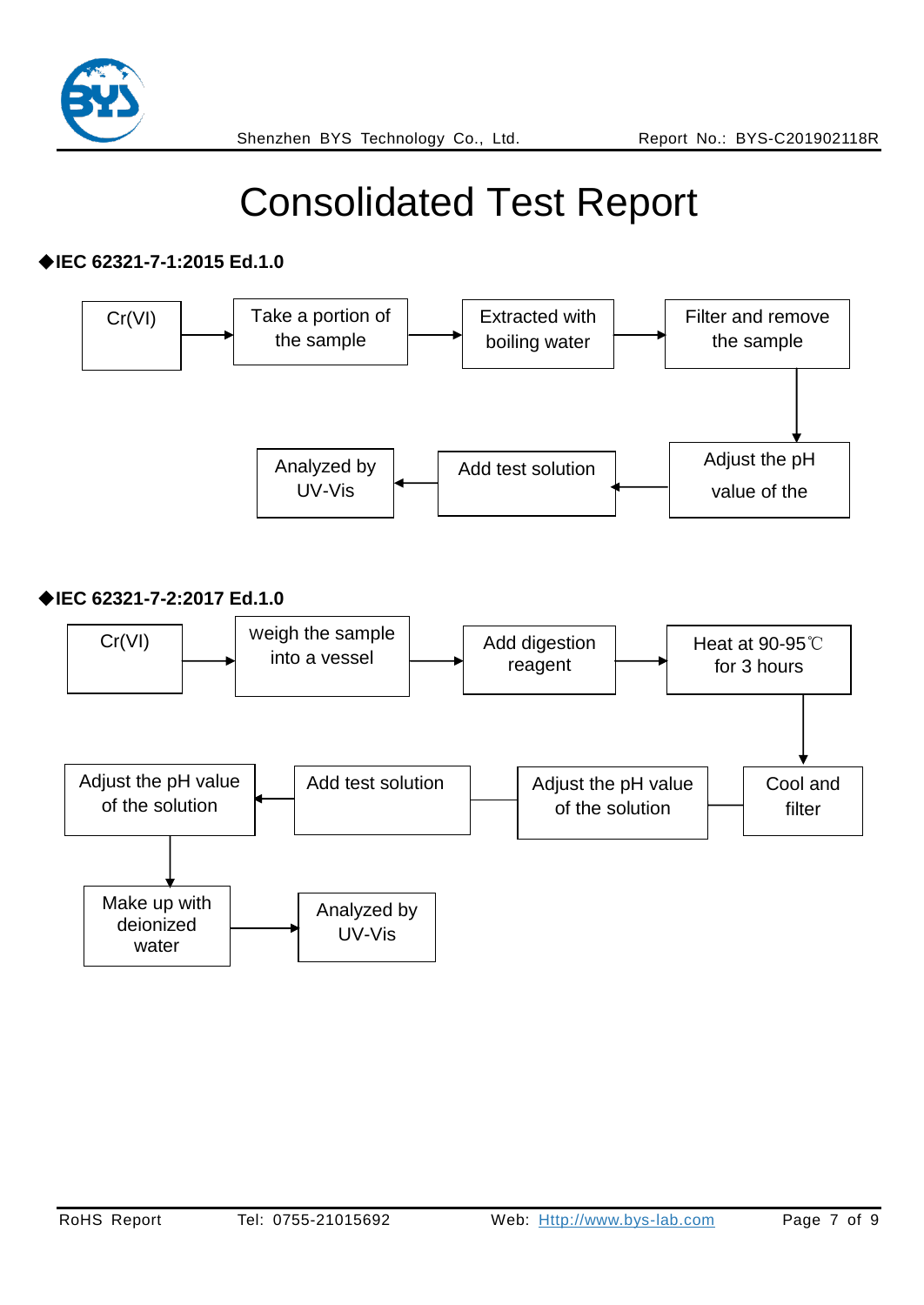

#### ◆**IEC 62321-6:2015 Ed.1.0**